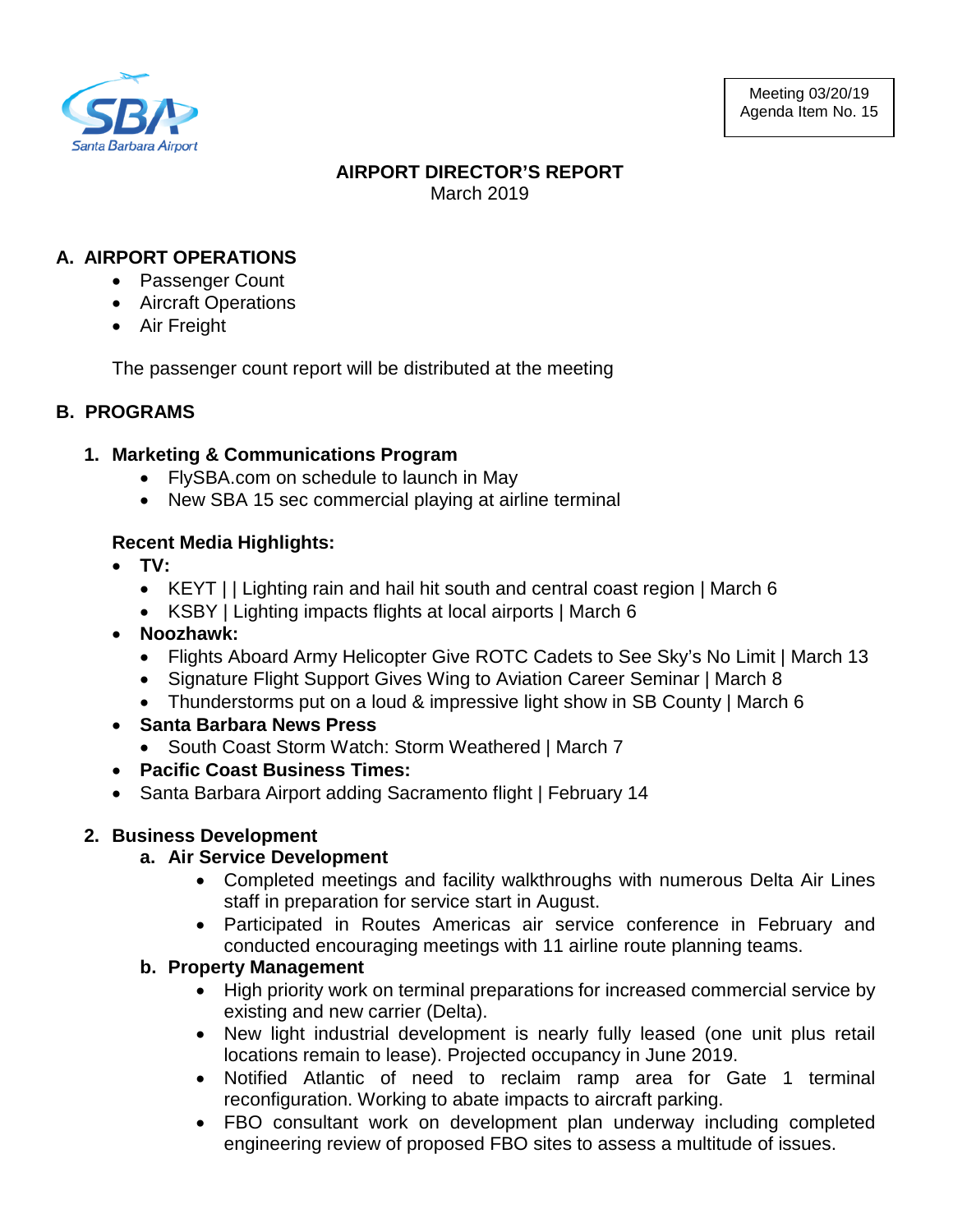## **3. Facility Planning & Development**

#### **a. Local Coastal Program Amendment**

Estimated Cost: \$5,000

Funding: Airport Capital Fund

As part of their adoption of the Airport Master Plan the City Council recommended adoption of a Local Coastal Program (LCP) Amendment to the 2003 Airport and Goleta Slough Local Coastal Plan. In order to incorporate new sea level rise (SLR) adaptation requirements, California Coastal Commission staff have stated that the LCP amendment will need to take the form of a comprehensive update. Airport Staff is preparing revisions to the biological resources and coastal resources (i.e. wetlands) section which will be reviewed in phases with California Coastal Commission staff prior to preparation of a draft amendment.

#### **4. Certification & Operations**

- Noise Abatement
	- o In January SBA received a total of 113 noise complaints. 47 letters were sent to aircraft operators in response to January noise complaints. In February SBA received a total of 68 noise complaints. 20 letters were sent to aircraft operators in response to February noise complaints.

## **C. CAPITAL PROJECTS**

#### **1. Airline Terminal Solar Project**

EEI Solar One, LLC and Airport staff have tentatively agreed on revising the current power purchase agreement. The tentative agreement would slightly increase the per kilowatt hour price for energy in exchange for a establishing a predetermined Airport purchase price schedule for the PV collection system. Under the proposed agreement the facility could revert to the Airport at no cost at the end of the 20 year agreement. Following City Attorney review of the proposed revisions staff will seek Commission and City Council approval of the terms of the agreement.

#### **2. 6100 Hollister Avenue**

Construction is continuing on all five of the new buildings. The expected completion date has been delayed due to significant rain delays. We are hoping for June 2019, but the site is still drying out so a definitive date cannot be provided at this time.

#### **3. 6210-6290 Hollister Avenue Update**

The applicant submitted a Building Permit application on August 13, 2018. City Staff responded with necessary corrections to the building plans on September 19, 2018.

#### **D. FINANCIAL SUMMARY**

As of February 28, 2019, operating revenues were 0.2% below budget. Operating expenditures were 6.7% below budget, with encumbrances, expenditures 8.1% above budget.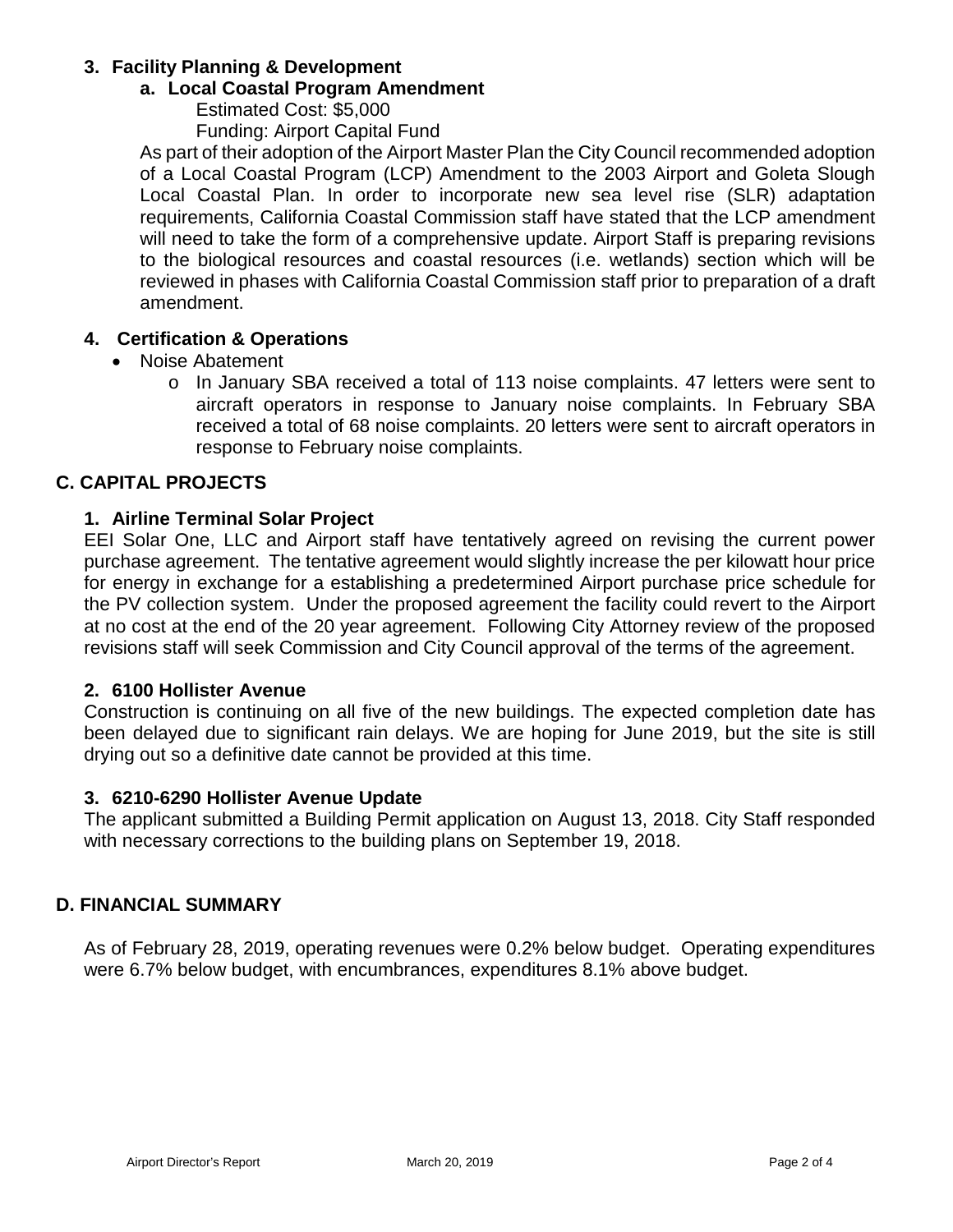# **January 2019 Concessions**

| <b>Concession</b>       | <b>Gross</b><br><b>Revenue</b> | Airport<br><b>Revenue</b> | <b>Contracts</b> | <b>Gross</b><br>Revenue per<br><b>Enplanement</b> | <b>Gross Revenue per</b><br><b>Enplanement for</b><br><b>FY18</b> |
|-------------------------|--------------------------------|---------------------------|------------------|---------------------------------------------------|-------------------------------------------------------------------|
| Restaurant-<br>Landside | \$9,250                        | \$955                     |                  | \$.30                                             | \$.37                                                             |
| Restaurant-<br>Airside  | \$138,635                      | \$13,721                  |                  | \$4.50                                            | \$4.37                                                            |
| Restaurant-<br>Total    | \$147,884*                     | \$14,676                  |                  | \$4.80                                            | \$4.69                                                            |
| <b>Gift Shop</b>        | \$77,012                       | \$5,984                   |                  | \$2.50                                            | \$2.71                                                            |
| <b>Rental Cars</b>      | \$1,384,523                    | \$138,396                 | 7,077            | \$44.95                                           | \$41.25                                                           |

\*Total does not sum due to rounding.

## **E. CITY COUNCIL APPROVALS**

**None.**